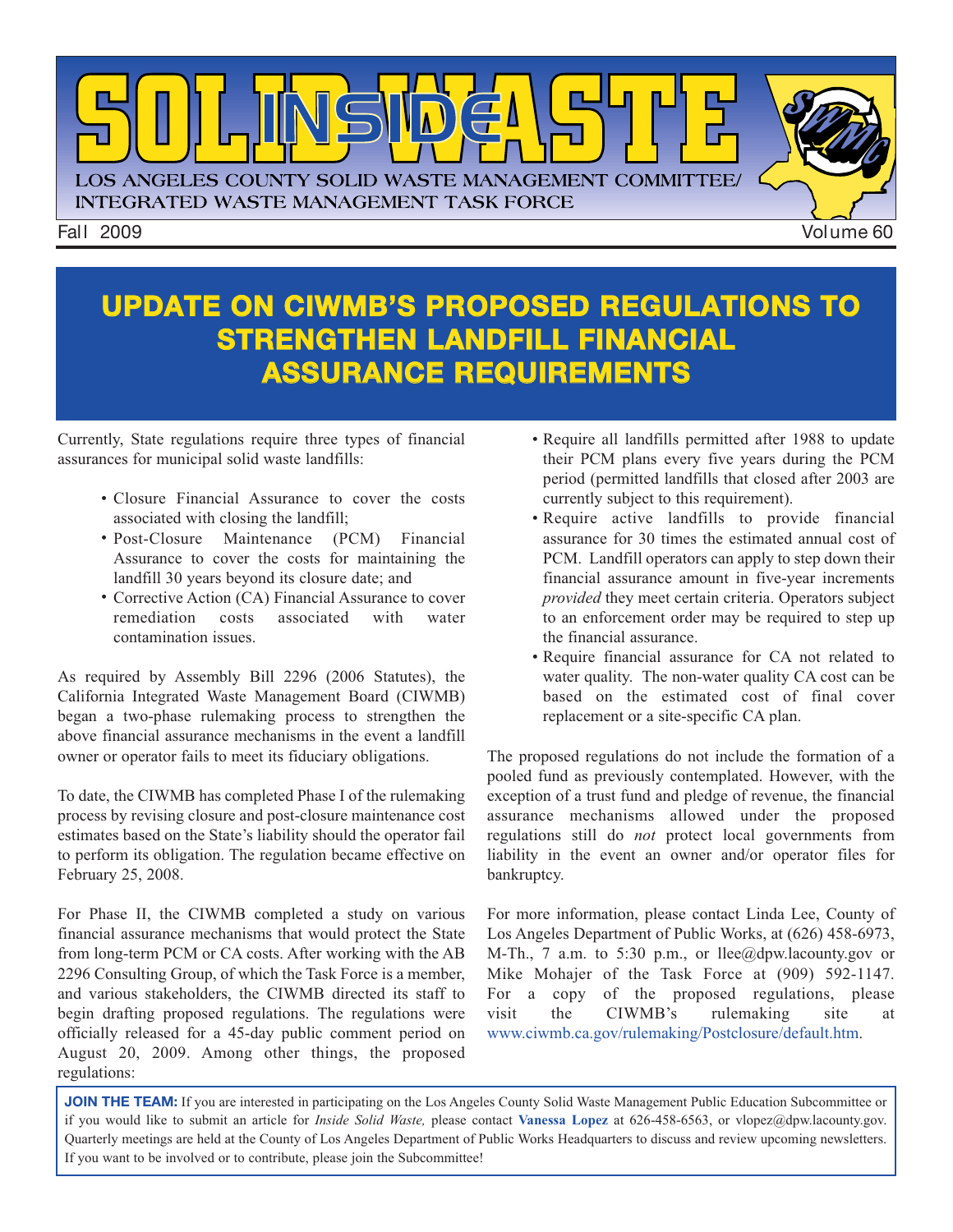#### **CALABASAS HONORS ELEMENTARY SCHOOL ENVIRONMENTALISTS**

The Calabasas Environmental Commission recognized Carolyn Coradeschi and Robin Reilly who led the Lupin Hill Elementary School conservation and recycling program this past year. The parents shared with commissioners how the school has focused on toner recycling and reducing their paper usage. Instead of sending weekly fliers to parents, the school's principal activated a phone calling service and one parent has put together a website. After noticing that there were many computers that needed to be recycled, the parents organized a computer and electronics recycling drive.

"We wanted to make it simple so the kids could be a part of it. They helped with unloading and with drop-offs," Coradeschi said. During the past year, nearly 100 old monitors were collected for recycling. Coradeschi said they'd like to continue doing the drives several times a year.

In addition, there are yearly water conservation assemblies at Lupin and a recycling booth at the school's annual health fair. "It would be nice to see other schools in the area join forces so that we can increase our green initiatives and recycling efforts. It starts with parents getting their kids involved, and our principal is really supporting us," Coradeschi said.

After hearing their presentation, Vice-Chair Levy presented them with a certificate of appreciation for their commitment to protecting the environment.

"For the planet and for the longevity of the kids and us, this is a responsible way to be," Reilly said. "Somehow we have to make this simple for people."

Alex Farassati, Calabasas' environmental services manager, has been supportive of their efforts. "It just takes a commitment— not much time. We are seeing it grow and the message is getting to others," said Farassati.

For [more information, contact Alex Farassati, Cit](http://www.cityofcalabasas.com/)y of Calabasas, at (818) 224-1600.



#### **CITY OF LONG BEACH RECEIVES AWARD**

The City of Long Beach Environmental Services Bureau (ESB) received the 2009 Solid Waste Management Program Gold Excellence Award from the Solid Waste Association of North America (SWANA). SWANA is the leading professional association for the solid waste management industry, serving more than 8,200 members throughout North America. Their Excellence Awards Program recognizes outstanding programs that advance the practice of environmentally and economically sound solid waste management.



Employing a mix of public and private resources, the Long Beach Solid Waste Management Program is designed to protect the environment through resource conservation, materials recovery, market expansion for recycled materials, and economic development of recycling-based industries. SWANA honored ESB during their 2009 WASTECON convention at the Long Beach Convention Center in September 2009 for the following ESB practices:

- A 69 percent rate of solid waste diversion and recycling;
- Convenient and cost-effective services provided to residents and businesses;
- Fiscal planning and management practices;
- Alternative-fuel powered fleet of refuse trucks and street sweepers;
- Consistently high ratings for customer satisfaction; and
- Creative and effective public education and outreach campaigns.

For more information about the Environmental Services Bureau's programs and services, visit [www.longbeach-recycles.org.](http://www.longbeach-recycles.org/home/index.htm)

Page 2, *Inside Solid Waste,* Fall 2009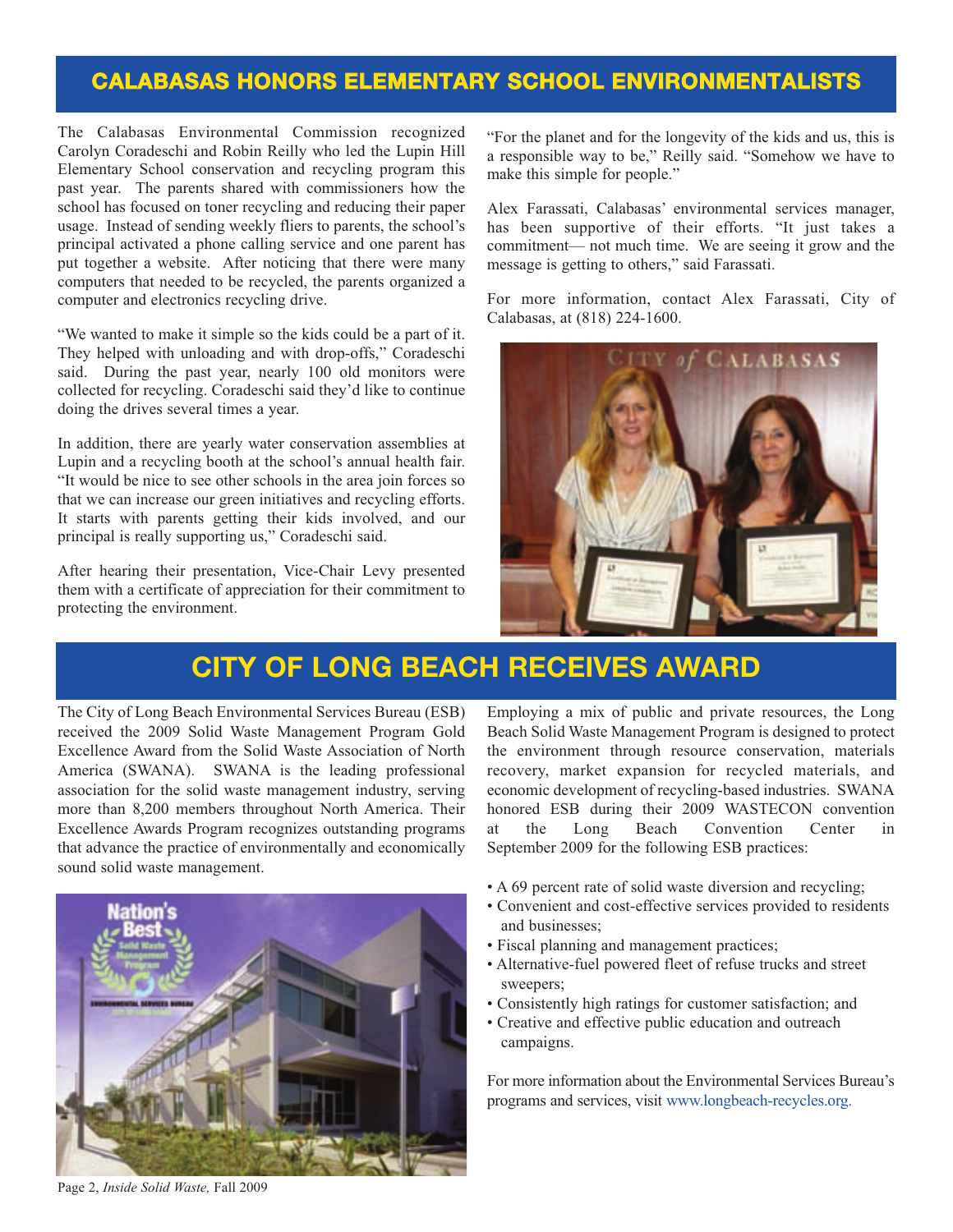## **COUNTY OF LOS ANGELES URGES RV OWNERS TO PROPERLY DISPOSE OF RV SEWAGE**

The County of Los Angeles Department of Public Works (Public Works) offers Recreational Vehicle (RV) owners information to properly dispose RV sewage waste at permitted sewage disposal facilities/stations. Sewage waste is harmful to our environment when it enters local waterways. It is illegal to dump sewage into a street gutter or waterway. Also, dumping sewage on the ground may contaminate our groundwater supply.

Public Works wants RV owners to enjoy our beaches and recreational facilities and leave them in good shape for their next visit and future generations of campers.



Public Works recently updated the list of RV sewage disposal stations in the County of Los Angeles in cooperation with the Sanitation Districts of Los Angeles County.

To locate the nearest disposal station in your community or near your vacation destination, refer to the list below or visit the County's Environmental Resources Website at www.CleanLA.com. To locate additional RV sewage disposal stations in the United States and Canada, visit http://www.rvdumps.com. Public Works recommends that consumers call each station first to confirm any fees and verify that the station accepts sewage waste from the general public before traveling to the disposal station.

#### **City/ Telephone Community Facility/Station Name Address Zip Code Number** Artesia Pioneer Chevron 16725 Pioneer Blvd. 90701 (562) 860-5718 Bellflower Affordable RV Storage 8839 Park St. 90706 (562) 633-3171 Carson Altman's Winnebago 22020 Recreation Rd. 90745 (310) 518-6182 Castaic Castaic Lake RV Park 31540 Ridge Route Rd. 91384 (661) 257-3340 Cerritos Ironwood RV Storage, Inc. 16401 Piuma Ave. 90703 (562) 924-7870 Glendora Rent Private RV 303 E. Arrow Hwy. 91740 (626) 384-6505 La Verne L.A. County Fair Association Fairplex KOA 2200 N. White Ave. 91750 (909) 593-8915 Lakewood Paramount Carson RV and Boat Storage 2626 Cover St. 90712 (562) 420-3009 Long Beach Cherry and Carson RV Storage, Inc. 4160 Cherry Ave. 90807 (562) 595-1461 Long Beach Don Temple Storage 3750 E. Spring St. 90806 (562) 426-5555 Monrovia Dry Dock Storage 3131 S. Peck Rd. 91016 (626) 445-8762 Montebello Alex's Auto Repair & Electric, Inc. 1761 Paramount Blvd. 90640 (323) 722-5252 Pico Rivera Beverly RV Storage 10000 E. Beverly Blvd. 90660 (562) 695-8085 Pomona Garey 76 Service Station 2455 N. Garey Ave. 91767 (909) 593-4376 San Dimas Storage Center 195 E. Arrow Hwy. 91773 (909) 599-5066 Santa Clarita Camping World, Inc. 24901 Pico Canyon Rd. 91381 (800) 235-3337 Santa Clarita Kelly's Shell 24440 Lyons Ave. 91321 (661) 259-0169 Santa Clarita Santa Clarita Mobil Station 23502 San Fernando Rd. 91321 (661) 259-6682 West Covina Sunset Service Center 901 N. Sunset Ave. 91790 (626) 960-9229

#### **RV SEWAGE WASTE DISPOSAL STATIONS IN THE COUNTY OF LOS ANGELES**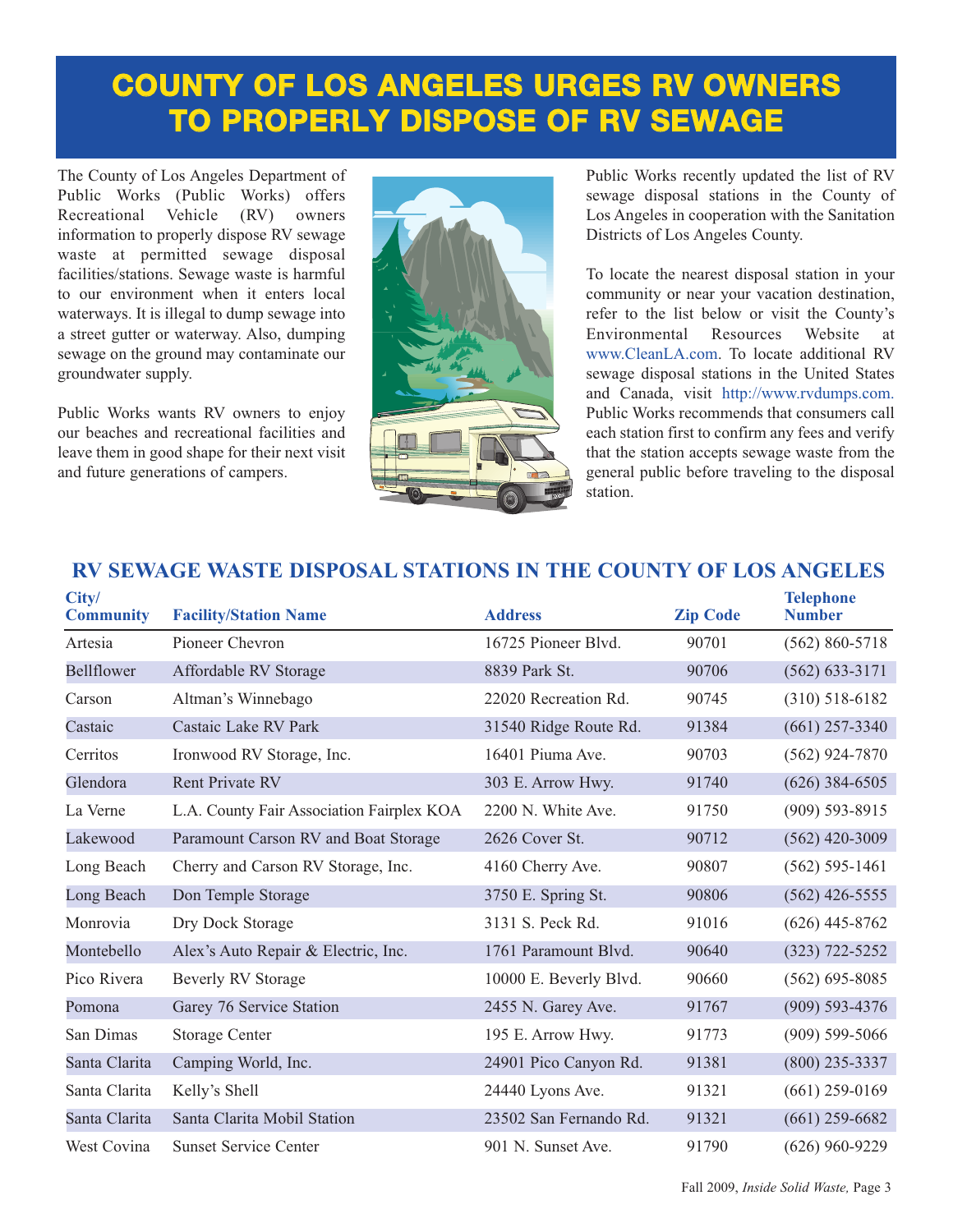Household Hazardous Waste can be taken to any of these locations. Electronic waste is also accepted. Call 1-800- 98-TOXIC or 1 (888) CLEAN-LA for more information.

**Gaffey Street Collection Center**

1400 N. Gaffey St. San Pedro, CA 90021 *Open Friday, Saturday, and Sunday 9 a.m. - 3 p.m.*

**Hyperion Treatment Plant** 7660 W. Imperial Highway, Gate B Playa Del Rey, CA 90293 *Open Saturday and Sunday 9 a.m. - 3 p.m.*

**Washington Boulevard Collection Center** 2649 E. Washington Blvd. Los Angeles, CA 90023 *Open Friday, Saturday, and Sunday 9 a.m. - 3 p.m. (Under construction until May 16.)*

**Randall Street S.A.F.E. Center** 11025 Randall St. Sun Valley, CA 91352 *Open Saturday, Sunday, and Monday 9 a.m. - 3 p.m.*

**UCLA Location** 550 Charles E. Young Dr. West Los Angeles, CA 90095 *[Open Thursday, Friday, and Saturday 9 a.m. - 2 p.m.](http://www.lacity.org/san/solid_resources/special/hhw/safe_centers/index.htm)*

**Los Angeles/Glendale Collection Center** 4600 Colorado Blvd. Los Angeles, CA 90039 *Open Saturday and Sunday 9 a.m. - 3 p.m.*

**Antelope Valley Environmental Collection Center Antelope Valley Public Landfill** 1200 West City Ranch Rd. Palmdale, CA 93551 *[Open 1st and 3rd Saturday each month 9 a.m. - 3 p.m.](http://ladpw.org/epd/avecc/index.cfm)*



# **WHAT'S UP?**

**HHW ROUNDUPS** are open from 9 a.m. to 3 p.m. unless otherwise indicated. For more information, call the County of Los Angeles Department of Public Works at **1 (888) CLEAN-LA (253-2652).** For information about City of Los Angeles events, call **1 (800) 98-TOXIC (988-6942).**

- Oct. 10 **Duarte** The City of Hope, Buena Vista Parking Lot, 2144 Buena Vista St.
- Oct. 10 **South El Monte** South El Monte Community Center, Parking Lot, 1415 Santa Anita Ave.
- Oct. 24 **Covina** K-mart Parking Lot, 1162 North Citrus Ave.
- Oct. 31 **Unincorporated South Whittier** Los Angeles County Sheriff`s Department, STAR Training Center, 11515 South Colima Rd.
- Nov. 11 **Bellflower** Simms Park, Clark Ave. & Oak St.
- Nov. 14 **El Segundo** Raytheon Company, Parking Lot G, Hughes Way off of Sepulveda Blvd.
- Nov. 21 **Malibu** Malibu Civic Center, Rear Parking Lot, 23519 West Civic Center Way
- Dec. 05 **Monterey Park** East Los Angeles College, Stadium Parking Lot, Bleakwood Ave. & Floral Dr.
- Dec. 12 **Lomita** Lomita City Hall Parking Lot, 24300 Narbonne Ave.
- Dec. 19 **La Verne** Brackett Field, Fairplex Dr. and West McKinley Ave.

## **[ANNOUNCEMENT](http://dpw.lacounty.gov/epd/tf/)**

#### **Looking for up-to-date information about the Task Force?**

*Visit www.lacountyiswmtf.org where you can find agendas, meeting minutes, and copies of the Inside Solid Waste newsletter.*

Page 4, *Inside Solid Waste,* Fall 2009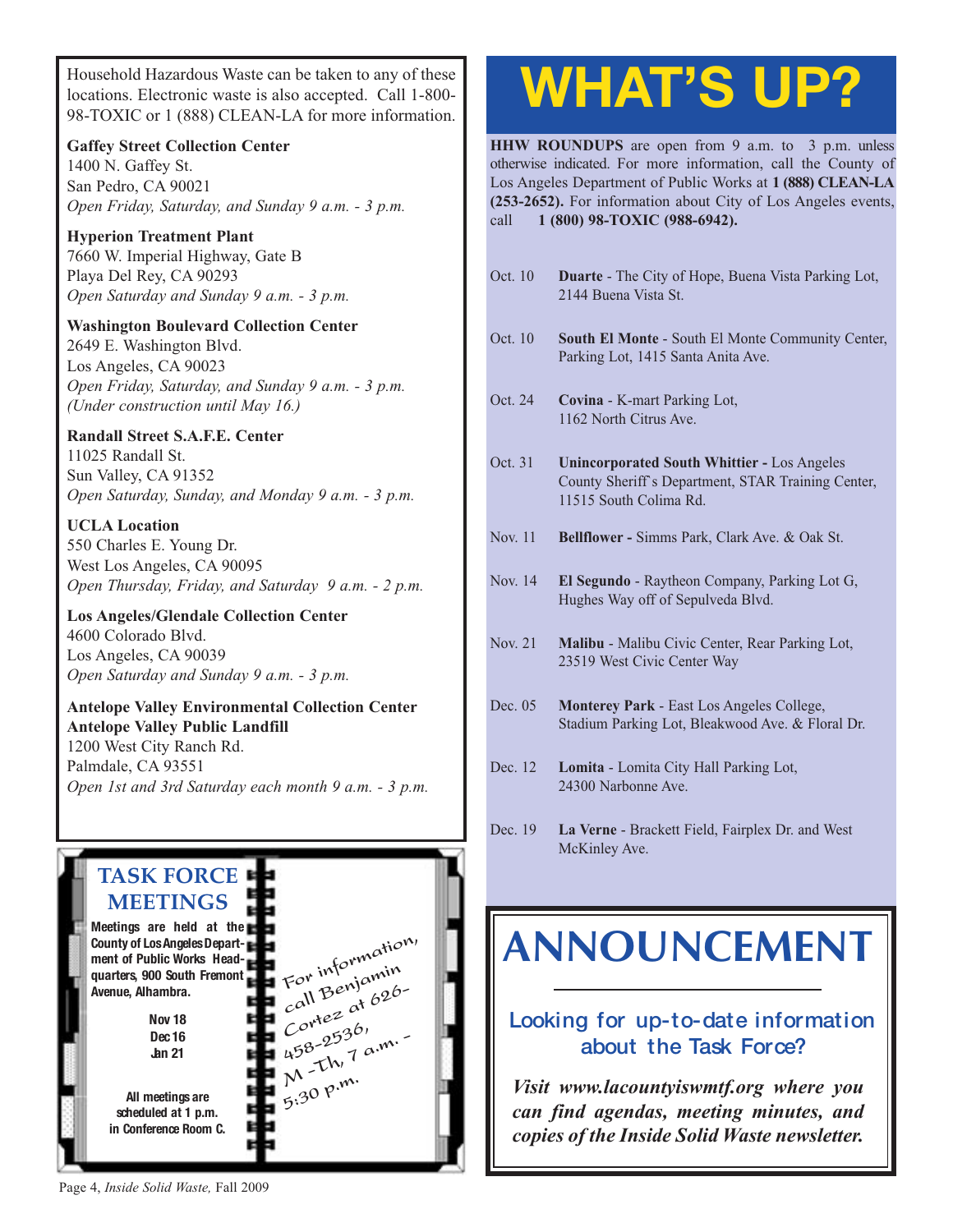#### **COUNTY GREEN BUILDING PROGRAMS WILL LEAD TO INCREASED RECYCLING**

On November 18, 2008, the County of Los Angeles Board of Supervisors approved ordinances which amended the County Code for low impact development, drought-tolerant landscaping, and green building development standards. Effective January 1, 2009, the County Green Building Programs affects all new construction in the unincorporated areas of Los Angeles County.

The low impact development standards are designed to reduce the amount of stormwater and urban runoff on a site. This will replenish groundwater supplies and improve the water quality of the runoff that leaves a site and enters local rivers.

The drought tolerant landscaping requirements specify that only vegetation such as California natives and other drought tolerant landscape be used. This will conserve water since landscaping is one of the largest water uses.

The green building development standards require that new construction meet County standards for building design, energy and water conservation, and construction and demolition debris recycling. Large projects need to meet third-party green building standards such as Leadership and Energy Environmental Design (LEED) certification.

As a result of these ordinances, the County of Los Angeles is reducing its impact on the environment and reducing the amount of resources wasted. For more information, visit the Regional Planning website at http://planning.lacounty.gov/green or contact Ms. Karen Simmons at the Regional Planning Ordinance Studies Section at (213) 974-6432.

#### **[INGLEWOOD NAMED ALL-AMERICA CITY!](http://www.cityofinglewood.org/default.asp)**

Inglewood received their second All-America City Award by the National Civic League following intense competition from cities across the nation. The award was for their innovative work in urban development, aircraft noise suppression, and youth job training in alternative energy "Green Fleet" and sustainable auto repair.

"We are honored to be the 2009 recipient of this highly coveted award. We look forward to showcasing more of our community at its best," said Mayor Roosevelt F. Dorn. Inglewood received its first All-America City Award in 1989 for their national and regional ground breaking efforts in law enforcement.

A team of residents, local business leaders, and elected leaders represented the City in Tampa, Florida during the national competition on June  $17 - 19$ , 2009, where the team competed against thirty two-cities across the country.

"Being named the All-America City for the second time highlights the City's accomplishments and encourages further investment and growth for our community," said Timothy E. Wanamaker, City Administrator.

For additional information, please contact Ed Maddox, City of Inglewood's Public Information Officer, at (310) 412-5301.

#### **RMDZ ASSISTS MANUFACTURERS WHICH USE RECYCLED-CONTENT FEEDSTOCK**

With the economy in a recession, city governments are assisting their local manufacturers maintain jobs while still helping the environment through the Recycling Market Development Zone (RMDZ) program. Administered by the California Integrated Waste Management Board (CIWMB), in concert with appropriate local jurisdiction RMDZ administrators, this program provides business assistance to companies which transform post-consumer waste materials into usable products. RMDZ provides technical assistance, maintains a website with free product marketing, and offers business loans at a competitive interest rate.

The cities of Long Beach, Los Angeles, Santa Clarita, and the County of Los Angeles each administer a RMDZ program. The City of Lancaster is a member of the Kern County RMDZ, even though it is not located in that County.

The Los Angeles County RMDZ covers the unincorporated areas along with the cities of Burbank, Carson, Commerce, El Monte, Glendale, South Gate, and Vernon. The program is expanding to include the cities of Compton, Inglewood, Palmdale, and Torrance. Since the program's inception in 1994, 20 companies received loans, which totaled over \$12.5 million. This program allowed local companies to keep well-paying manufacturing jobs in our communities and divert waste from landfills.

For more information about the RMDZ program, visit the CIWMB website at http://www.ciwmb.ca.gov/rmdz/. For more information about the RMDZ program in specific local governments, contact:

|                        | County of Los Angeles: David Coscia $- (626)$ 458-3523                  |
|------------------------|-------------------------------------------------------------------------|
| City of Long Beach:    | $\text{Jim Kuhl} - (562) 570 - 2850$                                    |
| City of Los Angeles:   | Robert Perez $- (213)$ 458-3904<br>Michelle Mikesell $- (213)$ 485-3884 |
| City of Santa Clarita: | Mark Patti $- (661)$ 286-4173                                           |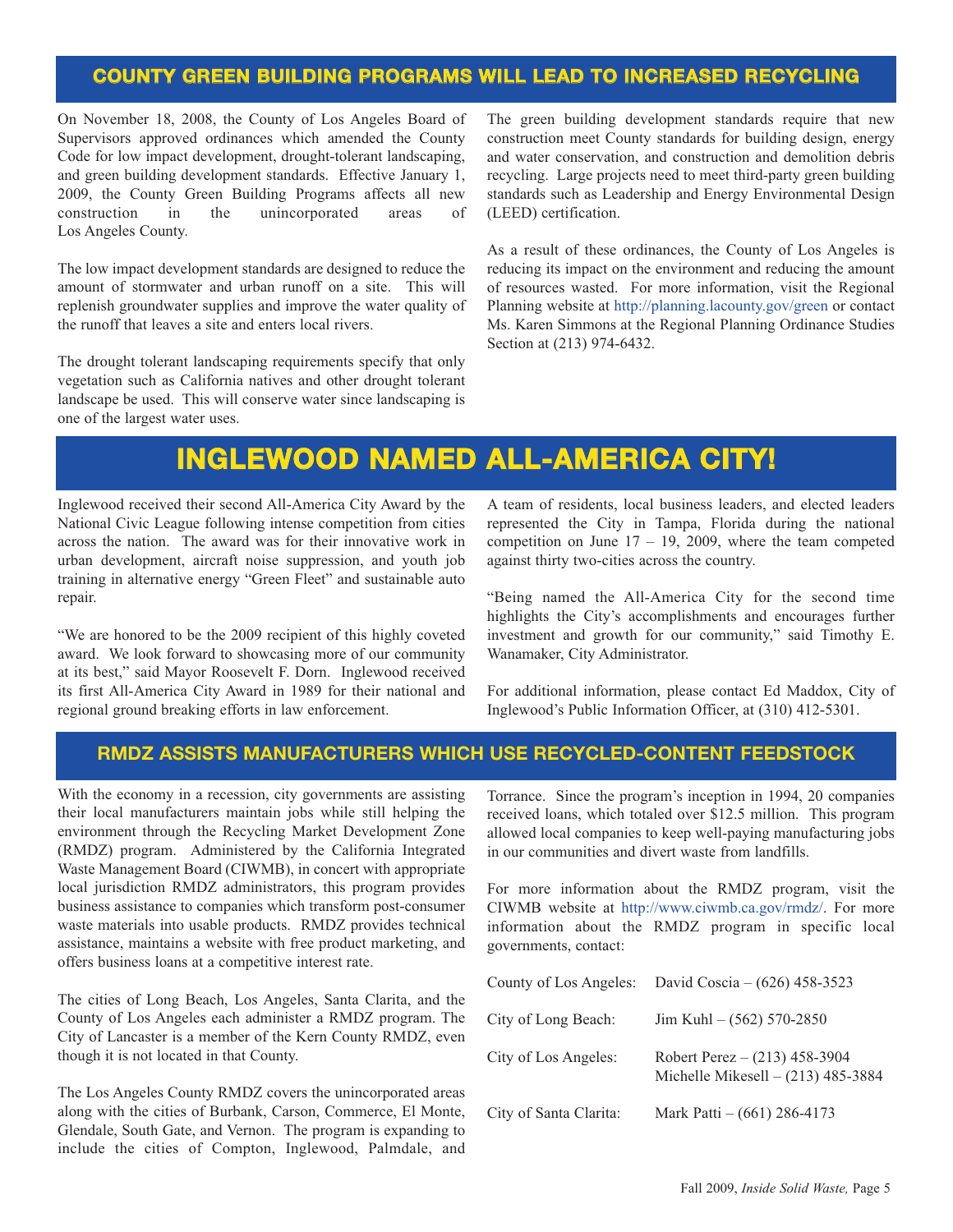The Task Force continuously monitors and analyzes pending legislative bills that may impact solid waste management in Los Angeles County. Below is a summary and status of bills the Task Force has taken a position on through September 2009.

| <b>Bill Number</b> | <b>Task Force Position</b>           | <b>Status</b>           | <b>Summary</b>                                                                                                                                                                                                                                                                                                                                                                                                                                                                                                                                                                                                                                                                                                                                                                                                                                                                                                                                                                                                      |
|--------------------|--------------------------------------|-------------------------|---------------------------------------------------------------------------------------------------------------------------------------------------------------------------------------------------------------------------------------------------------------------------------------------------------------------------------------------------------------------------------------------------------------------------------------------------------------------------------------------------------------------------------------------------------------------------------------------------------------------------------------------------------------------------------------------------------------------------------------------------------------------------------------------------------------------------------------------------------------------------------------------------------------------------------------------------------------------------------------------------------------------|
| AB 64              | Veto<br>$9 - 21 - 09$<br>version     | Vetoed                  | This bill, among other things, would provide enabling language for<br>SB 14 which proposes to (a) increase use of renewable energy from the<br>existing 20 percent by 2020 to 33 percent and (b) exclude energy<br>produced by conversion technology processes using MSW as feedstock<br>under the category of in-state renewable energy. The provisions would<br>only apply if both AB 64 and SB 14 are chaptered.                                                                                                                                                                                                                                                                                                                                                                                                                                                                                                                                                                                                 |
| AB 68              | Support<br>$12 - 12 - 08$<br>version | Two-Year<br><b>Bill</b> | This bill would, on and after July 1, 2011, prohibit a large supermarket,<br>pharmacy, or convenience food store with over 10,000 sq. ft. from<br>providing a single-use carryout bag to a customer unless the store charges<br>a fee of not less than \$0.25 per bag at the point of sale. The bill would<br>provide certain exemptions and allow the retail establishment to retain a<br>portion of the fee. 80 percent of funds collected by the State would be<br>available for grants to local government on a per capita basis for litter<br>prevention activities.                                                                                                                                                                                                                                                                                                                                                                                                                                           |
| AB 87              | Support<br>$1 - 05 - 09$<br>version  | Two-Year<br><b>Bill</b> | This bill would, on and after July 1, 2010, prohibit a large supermarket,<br>pharmacy, or convenience food store with over 10,000 sq. ft. from providing<br>a single-use carryout bag to customers unless the store charges a fee of not<br>less than \$0.25 per bag at the point of sale. The bill would provide certain<br>exemptions and allow the retail establishment to retain a portion of the fee.<br>Three percent of funds collected by the State would be utilized for<br>administration costs, collection, enforcement, and auditing. Five percent of<br>the funds would be utilized by the Waste Board for programs related to single<br>use carryout bags. Remaining funds shall be given to local government on a<br>per capita basis for litter prevention activities.                                                                                                                                                                                                                              |
| AB 222             | Support<br>$7 - 8 - 09$<br>version   | Two-Year<br><b>Bill</b> | This bill would define "in-state renewable electricity generation facility" to<br>include a facility that uses conversion at a biorefinery. The bill would<br>define "biorefinery" to mean a facility that uses a nonincineration thermal,<br>chemical, biological, or mechanical conservation process, or a combination<br>of those processes, to produce clean burning fuel for generating electricity<br>or a renewable fuel from carbonaceous materials not derived from fossil<br>fuel or solid waste feedstock. This bill would authorize a jurisdiction,<br>should the state law require a solid waste diversion of more than 50<br>percent, to consider solid waste diverted by to a biorefinery as disposal<br>reduction in meeting the solid waste diversion level requirement above 50<br>percent, if the jurisdiction makes a specified certification to the Waste<br>Board. This bill would also limit renewable energy diversion credit to the<br>biogenic (non-fossil) fraction of the waste stream. |
| AB 473             | Veto<br>$9 - 11 - 09$<br>version     | Vetoed                  | This bill would require an owner of a multifamily dwelling, consisting of<br>5 or more living units to, on and after July 1, 2010, arrange for recycling<br>services consistent with state or local laws or requirements, with<br>exceptions. However, focusing recycling efforts on the collection of<br>materials, without developing a strong demand for diverted materials,<br>would be difficult to sustain without addressing the need for markets that<br>use the recyclables.                                                                                                                                                                                                                                                                                                                                                                                                                                                                                                                               |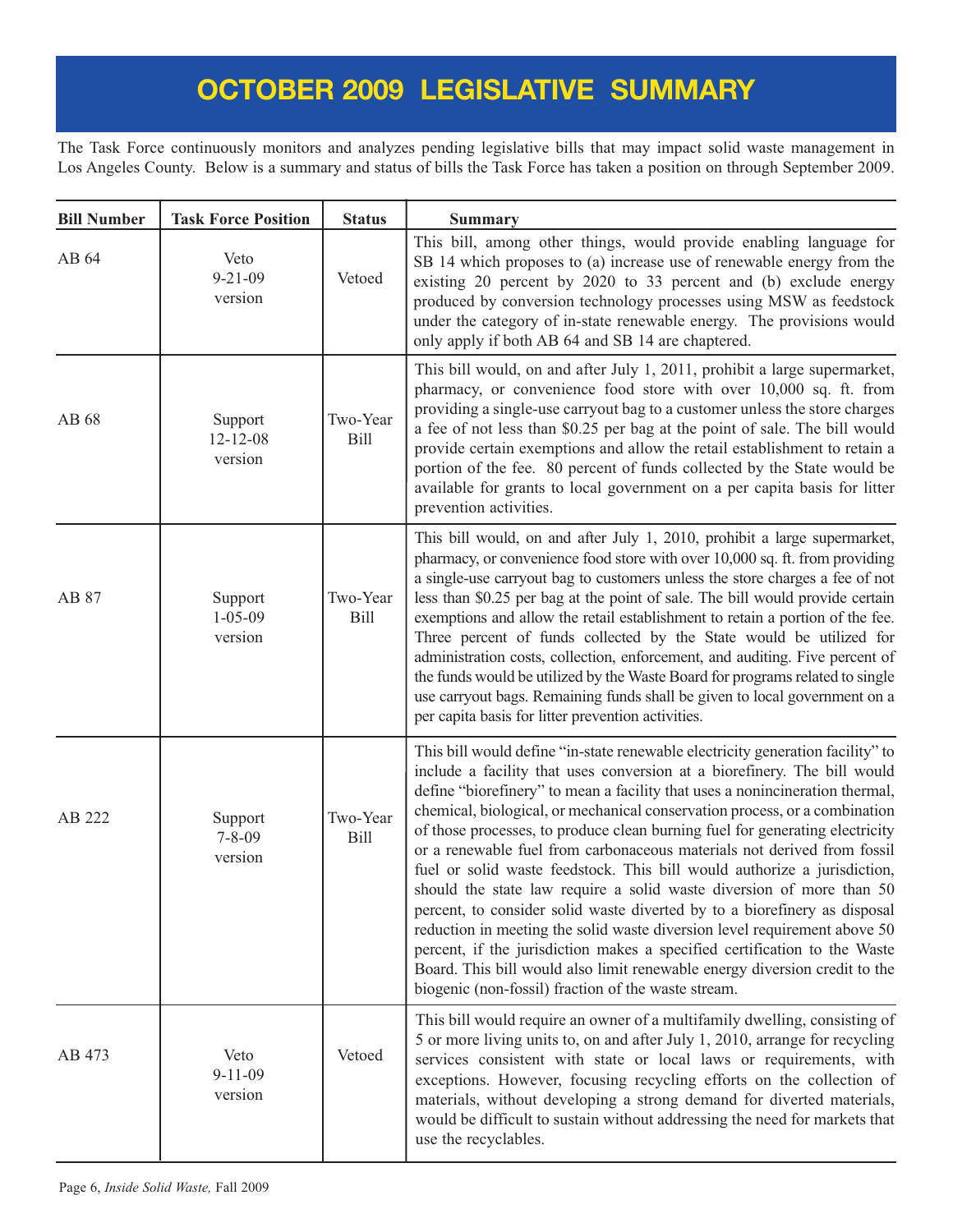| <b>Bill Number</b> | <b>Task Force Position</b>                    | <b>Status</b>           | <b>Summary</b>                                                                                                                                                                                                                                                                                                                                                                                                                                                                                                                                                                                                                                                                                                                                                                                                                                                                                                                                                                                                                                                                                                               |
|--------------------|-----------------------------------------------|-------------------------|------------------------------------------------------------------------------------------------------------------------------------------------------------------------------------------------------------------------------------------------------------------------------------------------------------------------------------------------------------------------------------------------------------------------------------------------------------------------------------------------------------------------------------------------------------------------------------------------------------------------------------------------------------------------------------------------------------------------------------------------------------------------------------------------------------------------------------------------------------------------------------------------------------------------------------------------------------------------------------------------------------------------------------------------------------------------------------------------------------------------------|
| AB 274             | Veto<br>$9 - 22 - 09$<br>version              | Chaptered               | This bill would establish a State Solid Waste Postclosure and Corrective<br>Action Trust Fund (Trust Fund) and allows an operator of a landfill facility<br>in operation on and after July 1, 2011, on a volunteer basis, to participate<br>in the program by paying the State a fee of \$0.12/ton of solid waste<br>landfilled for deposit in the Trust Fund. The Trust Fund would be used by<br>the State for postclosure and corrective action at any in-state landfill should<br>the landfill operator be unable to conduct the required postclosure<br>maintenance and/or corrective action activities, or file for bankruptcy. The<br>bill would not indemnify local jurisdictions (as generators) from cost<br>involving said activities in cases where the landfill is owned/operated by a<br>private entity that has filed for bankruptcy. Unlike a public landfill<br>owner/operator, a private landfill owner/operator could conceivably<br>abandon their responsibility leaving the State unable to recover the funds<br>except from those cities and counties that had used the facility before its<br>closure. |
| AB 283             | Support and Amend<br>$4 - 13 - 09$<br>version | Two-Year<br><b>Bill</b> | This bill would create the California Product Stewardship Act of 2009<br>requiring the Waste Board to adopt regulations by July 1, 2011 that<br>establish environmentally sound product stewardship protocols that<br>encourage cradle-to-cradle producer responsibility and reduce the end-<br>of-life environmental impacts of products.                                                                                                                                                                                                                                                                                                                                                                                                                                                                                                                                                                                                                                                                                                                                                                                   |
| AB 478             | Oppose<br>$2 - 24 - 09$<br>version            | Two-Year<br><b>Bill</b> | This bill would duplicate existing requirements to require the Air<br>Resources Board and State Water Board to consult with the Waste Board<br>to adopt rules and regulations relating to recycling and solid waste<br>management to reduce greenhouse gas emissions. Efforts would be<br>duplicated as the ARB is required to consult with all stakeholders in<br>developing GHG regulations.                                                                                                                                                                                                                                                                                                                                                                                                                                                                                                                                                                                                                                                                                                                               |
| AB 479             | Oppose<br>$2 - 24 - 09$<br>version            | Two-Year<br><b>Bill</b> | This bill proposes to substantially increase the State's mandatory<br>recycling rate from 50 percent to 75 percent by January 1, 2020, and<br>require all jurisdictions by January 1, 2011, to implement a commercial<br>recycling program. AB 479 would burden local governments with these<br>requirements, without providing them with the necessary tools necessary<br>to successfully achieve these new recycling mandates. Moreover, this bill<br>would remove oversight of the local enforcement agency to approve<br>increases in the capacity of solid waste facilities, and would remove the<br>requirement for a local task force to review and comment on amendments<br>to a NDFE.                                                                                                                                                                                                                                                                                                                                                                                                                               |
| AB 737             | Oppose<br>$9 - 4 - 09$<br>version             | Two-Year<br><b>Bill</b> | AB 737 initially dealt with drinking water standards, but was<br>subsequently amended with key provisions of AB 479 and was thus<br>opposed because the bill proposes to increase the State's mandatory<br>recycling rate from 50 percent to 75 percent by January 1, 2020,<br>including requiring all jurisdictions by January 1, 2011, to implement a<br>commercial recycling program.                                                                                                                                                                                                                                                                                                                                                                                                                                                                                                                                                                                                                                                                                                                                     |
| AB 925             | Support<br>$6 - 30 - 09$<br>Version           | Two-Year<br><b>Bill</b> | This bill would prohibit a retailer, on and after January 1, 2012, from<br>selling a single-use plastic beverage container with a cap not tethered or<br>affixed to the beverage container.                                                                                                                                                                                                                                                                                                                                                                                                                                                                                                                                                                                                                                                                                                                                                                                                                                                                                                                                  |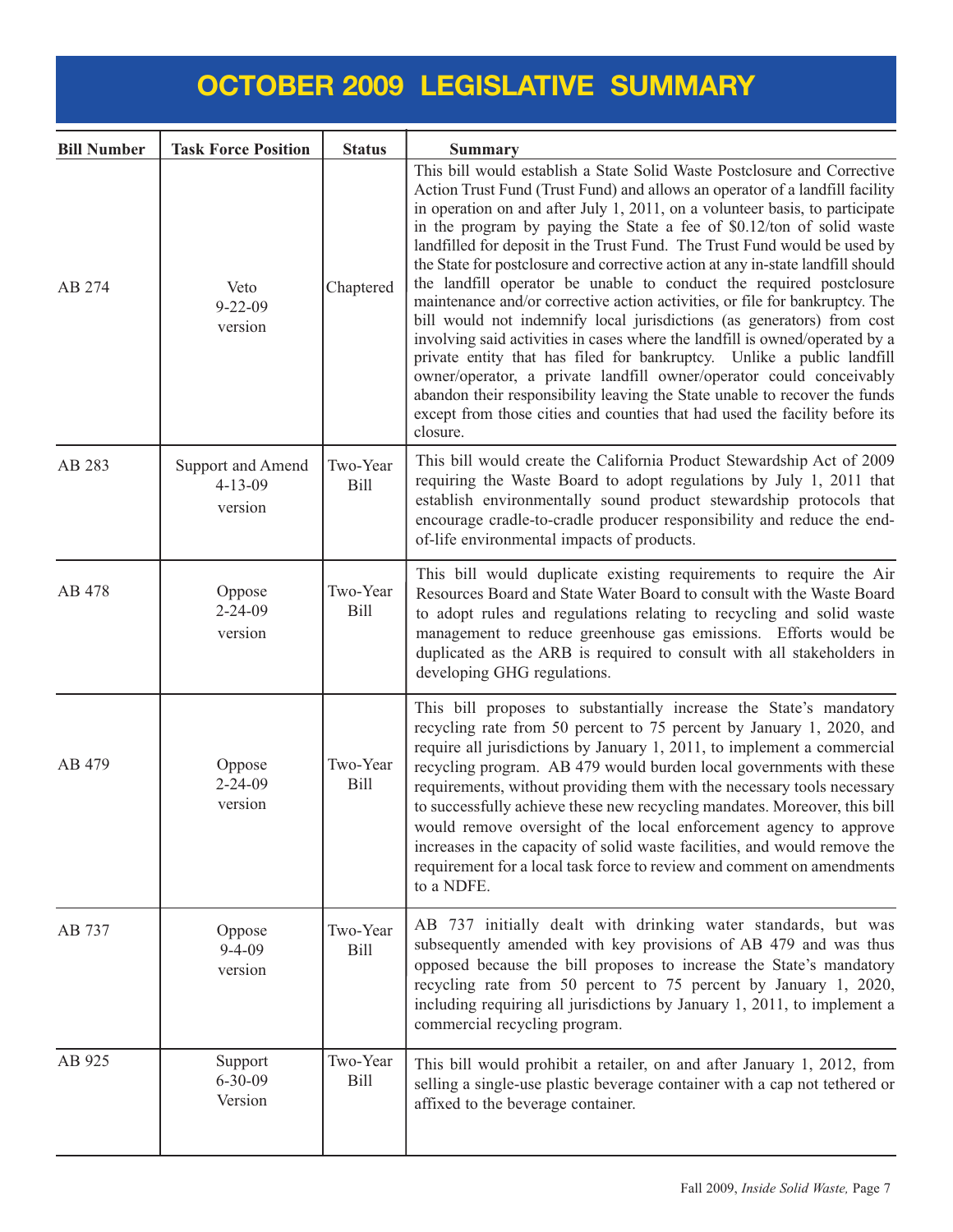| <b>Bill Number</b> | <b>Task Force Position</b>          | <b>Status</b>    | <b>Summary</b>                                                                                                                                                                                                                                                                                                                                                                                                                                                                                                                                                                                                                                                                                               |
|--------------------|-------------------------------------|------------------|--------------------------------------------------------------------------------------------------------------------------------------------------------------------------------------------------------------------------------------------------------------------------------------------------------------------------------------------------------------------------------------------------------------------------------------------------------------------------------------------------------------------------------------------------------------------------------------------------------------------------------------------------------------------------------------------------------------|
| AB 1085            | Sign<br>$9 - 10 - 09$<br>version    | Chaptered        | This bill would require the State Air Resource Board (ARB) to make<br>available to the public each technical, theoretical, and empirical study, report,<br>or similar document, if any, on which the agency relies, related to, but not<br>limited to, air emissions, public health impacts, and economic impacts, before<br>the comment period for any regulation proposed for adoption by the ARB.                                                                                                                                                                                                                                                                                                         |
| AB 1141            | Oppose<br>$2 - 27 - 09$<br>version  | Failed           | This bill would prohibit local governments from imposing a fee on paper<br>bags, and would extend the ban on local governments from banning or<br>restricting the use of plastic bags from 2013 to 2017. It would also include<br>paper single use bags within that prohibition, and further usurp local<br>authority by prohibiting local governments from banning or restricting either<br>plastic or paper single use carryout bags. Furthermore it would redefine<br>reusable bags to include lighter weight plastic carryout bags, thereby<br>exempting those bags from recycling requirements within current state law.                                                                                |
| AB 1173            | Veto<br>$9 - 21 - 09$<br>version    | Vetoed           | This bill would place responsibility for the proper management of<br>Residential Fluorescent Lamps/Bulbs (RFLs) on manufacturers or<br>distributors that receive a subsidy from the Public Goods Charge<br>efficiency program, instead of requiring all RFL manufacturers to be<br>accountable for their products. It would allow for a manufacturer to<br>choose to opt out of the RFL recycling requirements. Moreover, it<br>provides no assurance to local governments, who are currently burdened<br>with end-of-life management of RFLs, that a manufacturer recycling<br>program will be implemented and sustained.                                                                                   |
| AB 1329            | Support<br>$7 - 01 - 09$<br>version | Two-Year<br>Bill | When introduced, this bill prohibited a retailer from selling, distributing,<br>or importing in commerce a single-use packaging container that is<br>comprised predominantly of polyvinyl chloride plastic resin. This bill has<br>been gutted and amended on 9/4/09 to delay the operative date of the<br>transfer of duties from the California Integrated Waste Management<br>Board to the Department of Resources Recycling and Recovery by one<br>year to take effect January 1, 2011, instead of January 1, 2010.                                                                                                                                                                                      |
| AB 1343            | Support<br>$7 - 13 - 09$<br>version | Two-Year<br>Bill | This bill would create the architectural paint recovery program and require<br>architectural paint manufacturers to develop and implement strategies to<br>reduce the generation, promote the reuse, and manage the end-of-life impact<br>of post consumer paint through collecting, transporting, and processing. It<br>would prohibit manufacturers or retailers from selling architectural paint in<br>this State, unless the manufacturer submits a paint stewardship plan<br>individually or through a representative to the Waste Board.                                                                                                                                                               |
| AB 1358            | Support<br>$2 - 27 - 09$<br>Version | Failed           | This bill would, beginning January 1, 2012, prohibit a food vendor from<br>dispensing prepared food to a customer in a disposable polystyrene food<br>container.                                                                                                                                                                                                                                                                                                                                                                                                                                                                                                                                             |
| AS 14              | Veto<br>$9 - 11 - 09$<br>Version    | Vetoed           | This bill would amend the RPS program, effective January 1, 2011, to<br>include local publicly owned electric utilities in the RPS program, and to<br>increase the renewable electricity requirements by the following: 20<br>percent by 2014, 25 percent by 2017, and 33 percent by 2020. This bill<br>contradicts changes in statute which the Task Force has and continues to<br>advocate for conversion technologies through AB 222. The primary<br>provisions of concern within this bill were derived from the 6/23/09<br>version of AB 64. The Governor has publicized his intent to veto this bill<br>in recent press releases. This bill would only apply if both AB 64 and SB<br>14 are chaptered. |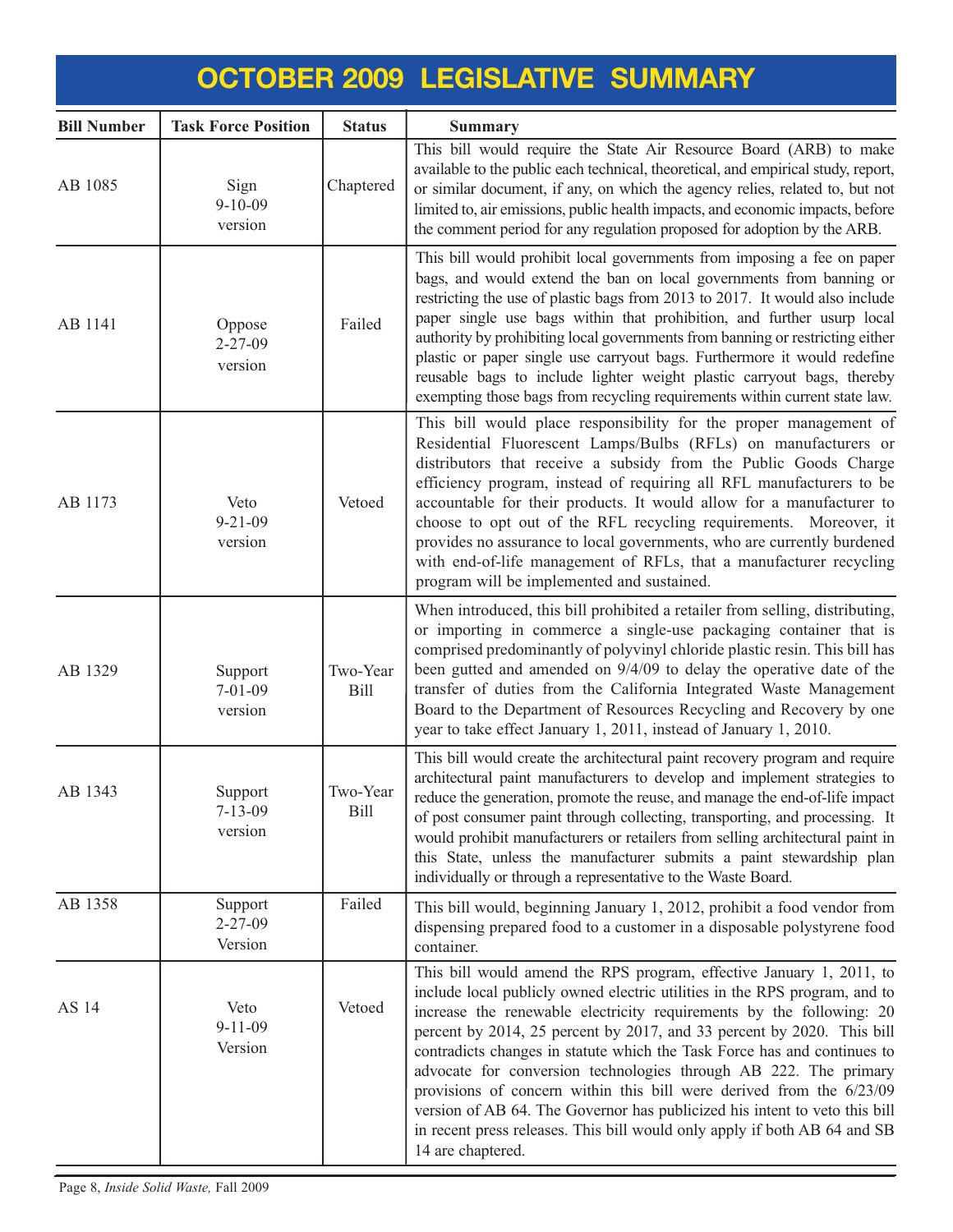| <b>Bill Number</b> | <b>Task Force Position</b>           | <b>Status</b>           | <b>Summary</b>                                                                                                                                                                                                                                                                                                                                                                                                                                                                                                                                                                                                                                                                                                                                                                                                                                                                                                                                                                                                                                                                                    |
|--------------------|--------------------------------------|-------------------------|---------------------------------------------------------------------------------------------------------------------------------------------------------------------------------------------------------------------------------------------------------------------------------------------------------------------------------------------------------------------------------------------------------------------------------------------------------------------------------------------------------------------------------------------------------------------------------------------------------------------------------------------------------------------------------------------------------------------------------------------------------------------------------------------------------------------------------------------------------------------------------------------------------------------------------------------------------------------------------------------------------------------------------------------------------------------------------------------------|
| SB 25              | Oppose<br>$4 - 13 - 09$<br>version   | Two-Year<br><b>Bill</b> | This bill would require the Waste Board, to develop a strategic and<br>comprehensive plan to achieve a 60 percent and 75 percent diversion rate<br>from landfill disposal or transformation by 2015 and 2020. This bill<br>would increase the fee paid by operator of a disposal facility to be equal<br>to \$2.13 per ton from \$1.40 per ton, on and after January 1, 2012, and<br>require the Waste Board to adjust the fee not more than once every<br>2 years to reflect the cost of living during the prior 2 fiscal years.<br>Substantially increasing the State's mandatory solid waste diversion rates<br>places a significant burden on local governments and fails to provide<br>them with the fundamental tools necessary to achieve these mandates,<br>including addressing producer responsibility, enhancing the State's<br>recycling market development efforts, and conducting a cost/benefit and<br>feasibility analysis of an increased diversion mandate in order to make a<br>determination that the proposed increase in the diversion rate is<br>reasonable and justified. |
| SB 26              | Support<br>$12 - 01 - 08$<br>version | Failed                  | The bill would authorize a local enforcement agency to approve a<br>consolidation point for the collection of home-generated pharmaceutical<br>waste (prescribed over the counter drugs) including but not limited to<br>pharmacies, clinics, and government offices. It would exclude "home-<br>generated pharmaceutical waste," from the definition of medical waste,<br>and allow for grants provided by the Integrated Waste Management Fund<br>to be used by local governments for programs to help prevent the<br>disposal of home-generated sharps waste and home-generated<br>pharmaceutical waste at disposal sites.                                                                                                                                                                                                                                                                                                                                                                                                                                                                     |
| SB 390             | Support<br>$2 - 26 - 09$<br>version  | Failed                  | This bill would extend the program and the continuous appropriation to<br>July 1, 2021. This bill would also authorize the Waste Board, until<br>July 1, 2016, and if the funding for the program is in excess of<br>\$5,000,000, to provide loans that do not exceed the lesser of<br>$$5,000,000$ or $3/4$ of the cost of the project.                                                                                                                                                                                                                                                                                                                                                                                                                                                                                                                                                                                                                                                                                                                                                          |
| SB 402             | Veto<br>$9 - 15 - 09$<br>version     | Vetoed                  | This bill would revise the term beverage to include vegetable, fruit, nut,<br>grain, or soy drinks or juices and noncarbonated drinks that contain any<br>percentage of those drinks or juices, and would delete the requirement<br>that a vegetable drink subject to the act, be sold in a container of<br>16 ounces or less. These provisions would take effect April 1, 2010.<br>AB 402 would also require these beverage distributors, to make the<br>redemption payment no later than the last day of the 2nd month following<br>the sale of the beverages. This bill would also authorize a distributor to<br>withhold payment of redemption payments until the next payment period<br>when the distributor has not received payment for beverage containers on<br>which redemption payments are owed.                                                                                                                                                                                                                                                                                      |
| SB 486             | Oppose<br>$9 - 10 - 09$<br>version   | Chaptered               | This bill would require, on or before July 1, 2010, and annually<br>thereafter, a pharmaceutical manufacturer that sells or distributes<br>medication that is self-injected at home through the use of hypodermic<br>needles and other similar devices to submit to the Waste Board or its<br>successor agency, a plan that describes how the manufacturer, if in any<br>way, supports the safe collection and proper disposal of home-generated<br>sharps waste.                                                                                                                                                                                                                                                                                                                                                                                                                                                                                                                                                                                                                                 |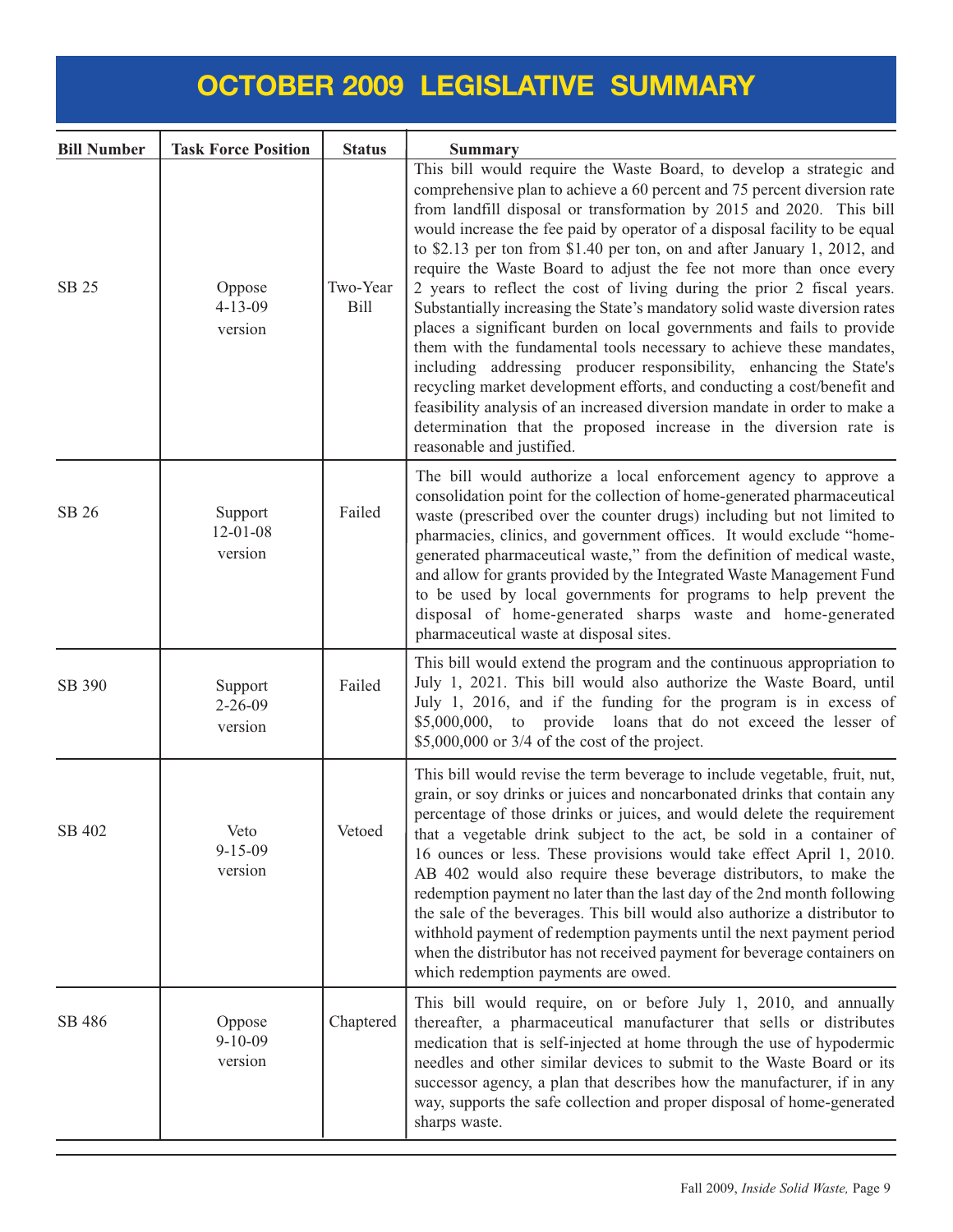| <b>Bill Number</b> | <b>Task Force Position</b>          | <b>Status</b>                                                     | <b>Summary</b>                                                                                                                                                                                                                                                                                                                                                                                                                                                                                                                                                                                                                                                                                                                                                                                                                                                                                                                                                                                                                                         |
|--------------------|-------------------------------------|-------------------------------------------------------------------|--------------------------------------------------------------------------------------------------------------------------------------------------------------------------------------------------------------------------------------------------------------------------------------------------------------------------------------------------------------------------------------------------------------------------------------------------------------------------------------------------------------------------------------------------------------------------------------------------------------------------------------------------------------------------------------------------------------------------------------------------------------------------------------------------------------------------------------------------------------------------------------------------------------------------------------------------------------------------------------------------------------------------------------------------------|
| SB 531             | Oppose<br>$2 - 27 - 09$<br>version  | Two-Year<br><b>Bill</b>                                           | This bill would provide additional guidance to manufacturers regarding<br>educational materials provided to stores for reducing, reusing, and the<br>recycling of plastic bags on and after July 1, 2011. The bill would<br>authorize the Waste Board to modify and approve those educational<br>materials by January 1, 2012. The bill would also set minimum<br>requirements for information to be included in the educational materials.<br>The February 27, 2009 version of this bill would have extended the<br>prohibition that forbids local governments from imposing a fee on plastic<br>single use carryout bags, and would have include paper single use bags<br>within that prohibit, which currently only encompasses plastic bags.                                                                                                                                                                                                                                                                                                       |
| SB 696             | Support<br>$5 - 05 - 09$<br>version | Two-Year<br><b>Bill</b>                                           | This bill originally exempted from the requirements of the California<br>Environmental Quality Act (CEQA) the adoption and implementation of<br>specified district rules, and the creation or the use of specified air<br>emission reduction credits pursuant to a variety of projects within the<br>district, including thermal power plants. The bill was recently modified<br>to allow the south coast district to issue permits to essential public<br>services, except for an electrical generation facility.                                                                                                                                                                                                                                                                                                                                                                                                                                                                                                                                     |
| SB 832             | Oppose<br>$7 - 13 - 09$<br>version  | In<br>Conference                                                  | This bill would, among other things, delete reference to "landfill disposal<br>or transformation" from a section of the Public Resource Code (PRC)<br>that specifies diversion requirements within the source reduction and<br>recycling element. Concerns lie in that the proposed revisions may infer<br>that compliance with the waste diversion requirements is only possible<br>through source reduction, recycling, or composting, thus hindering the<br>advancement of conversion technologies (CTs) as some CT facilities are<br>classified as transformation facilities.                                                                                                                                                                                                                                                                                                                                                                                                                                                                      |
| HR. 2454           | Support<br>$5 - 15 - 09$<br>version | U.S. Senate<br>Rules<br>Committee                                 | This bill, known as the American Clean Energy and Security Act of 2009,<br>would establish emission caps that reduce aggregate greenhouse gas<br>emissions for all covered entities to 3 percent below their 2005 levels in<br>2012, 20 percent below 2005 levels in 2020, 42 percent below 2005<br>levels in 2030, and 83 percent below 2005 levels in 2050. The legislation<br>also defines the term 'qualified waste-to-energy' as energy produced from<br>the combustion of municipal solid waste or construction, demolition, or<br>disaster debris, or the gasification or the pyrolysis of these wastes,<br>provided the energy is derived from the non-fossil biogenic portion of the<br>waste; facilities converting the waste-to-energy be in compliance with all<br>federal and state standards; and local governments serving the areas<br>which the municipal solid waste for waste-to-energy is generated offer<br>recycling services. The bill number has been changed. Future reference<br>of this bill will be found under H.R. 2998. |
| S. 1172            | Support<br>$6 - 03 - 09$<br>version | U.S. Senate<br>Committee<br>on Energy<br>and Natural<br>Resources | This bill, known as the Rubbish to Renewables Act of 2009, would direct<br>the Secretary of Energy to establish a grant program by providing Federal<br>funds up to \$10 million for eligible projects – total appropriation of \$250<br>million for each fiscal year between 2010-2013, to facilitate the<br>production of clean, renewable energy from municipal solid waste, and<br>additional purposes.                                                                                                                                                                                                                                                                                                                                                                                                                                                                                                                                                                                                                                            |

For more information on these bills or copies of Task Force letters, visit our websit[e, www.lacountyiswmtf.org,](www.lacountyiswmtf.org,) or contact Coby Skye, County of Los Angeles Department of Public Works, at 626-458-5163, M-Th, 7 a.m. to 5:30 p.m. or Mike Mohajer, Task Force, at 909-592-1147.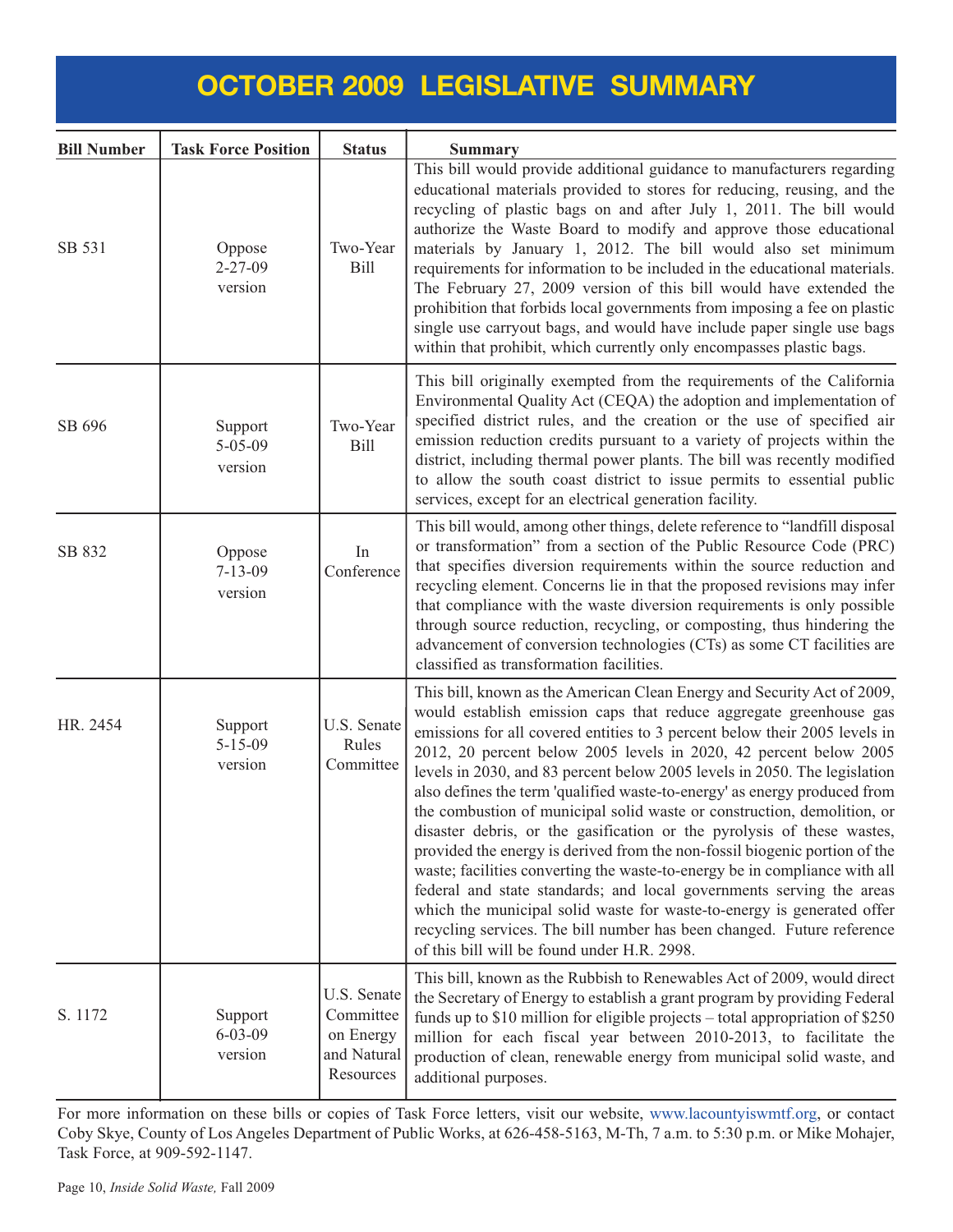#### **E-WASTE RECYCLING EVENT SPRING 2009**

The fourth City-sponsored e-waste recycling event held on April 7, 2009 was a huge success!

Once again, the Vernon Health Department organized the event where Vernon businesses and city employees recycled their old and unused electronic equipment. In addition, fluorescent tubes, compact fluorescent lamps, and mercury lamps were also collected – the first 25 items were free and the remainder were at 50 cents per foot to facilitate the proper removal and destruction of the tubes which contain Mercury dust.

All items collected were destroyed and the parts were recycled (plastics, metals, etc.) by "Recycle San Diego," the City's State approved vendor and co-host.

The four-hour event collected 13,187 pounds of computer and television monitors, 8,443 pounds of computer parts, 12,188 pounds of other assorted e-waste (telephones, fax and scanner equipment, keyboards, cords, wires, etc.) and 1,560 pounds of batteries for a grand total of 35,378 pounds in materials! Through another vendor, 351 4-foot fluorescent lamps and 251 8-foot fluorescent lamps were collected for a total of 3,412 feet of tubes. Wow!

Due to the success, support, and positive reaction for the program, the City has scheduled another e-waste recycling event on Wednesday, October 14, 2009, from 10 a.m. – 2 p.m. at Vernon Fire Station #1 located at 3375 Fruitland Avenue. Notice of the event will be given through e-mail, reverse 911, mailings, and flyers to citizens and businesses in the City. For additional information, please contact Leonard Grossberg, City of Vernon Health Department, at (323) 583-8811, Extension 231.



### **UPCOMING COMPOST WORKSHOP**

[The City of Santa Monica is hosting a compost workshop on](http://www.smgov.net/) Saturday, October 17, 2009.

The County of Los Angeles will conduct the workshop at Virginia Park located at 2200 Virginia Avenue, Santa Monica from 9:30 a.m. to 11:30 a.m. Santa Monica residents may purchase compost bins from the City's Solid Waste Management Division at 2500 Michigan Avenue, Monday – Friday from 7:30 a.m. to 5:30 p.m. at the subsidized rate of \$40.61. Non-residents may purchase compost bins for \$81.22.

The City also sells worm bins to residents at the subsidized rate of \$33.23. Non-residents may purchase worm bins for \$66.46.

Come and learn how to invigorate your yard, promote food and green waste recycling, and help the City of Santa Monica's Solid Waste Management Division's efforts toward sustainable practices.

For more information, please contact Wes Thompson, City of Santa Monica, at (310) 458-8546, or www.wes.thompson@smgov.net.